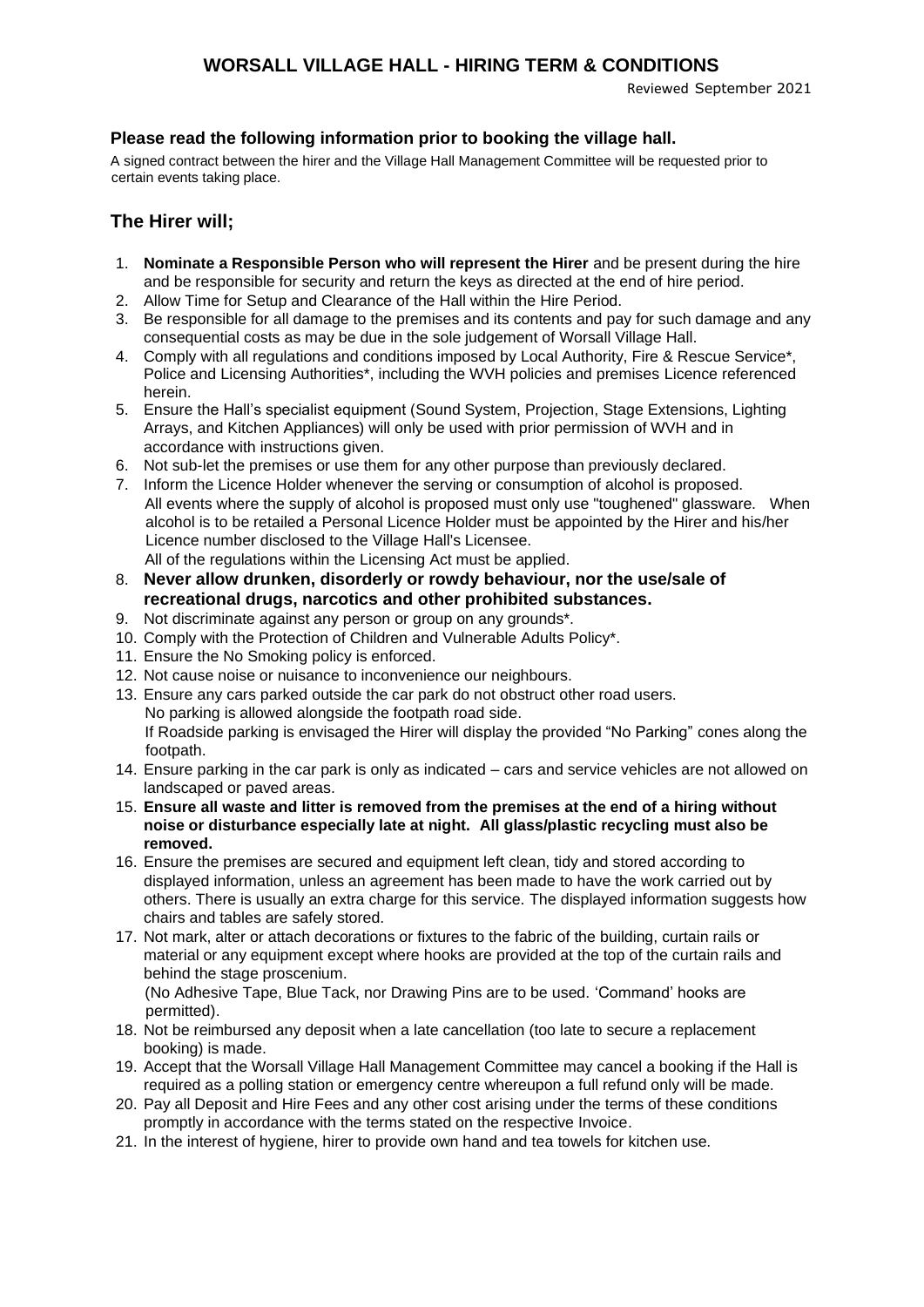22. Pay for all direct and consequential costs arising from the Hirer's default under the terms of these Conditions.

\*The following documents are available on request and are in the Village Hall:

\*Child Protection Policy \*Emergency Procedure \*Safety Policy \*Equal Opportunities Policy \*Premises Licence

# **Night-time closure**

## **[Premises Licencing Authority Rules]**

**To reduce noise disturbance to nearby residents,**

- **ALL outside activities must stop at 11.00pm**
- **No alcohol to be consumed outside the hall after 11.00pm**
- **All doors and windows closed at 11.00pm – to reduce noise, except for access & egress.**
- **The serving and sale of alcohol to stop in the hall at 11.15pm.**
- **The playing of recorded and live music or other noisy entertainment is to stop at 11.30pm.**
- **All events to close at 12.00pm – Midnight, unless permission granted by the Village Hall management committee in writing.**
- **We strongly recommend that Taxis or Minibuses, if required, are booked to collect passengers at 11.30pm.**

# **Safety Rules**

### **It is the responsibility of the Hirer to protect the Health and Safety of all hall users by ensuring that:**

- 1. Harmful Substances are not brought onto the premises.
- 2. **Explosive and flammable materials including; fireworks, candles, polystyrene and cotton wool must not be brought onto the premises and that there are no naked flames**. With the exception of candles on a birthday cake
- 3. **No Gas Appliances or any Gas Bottles are allowed** on the premises.
- 4. Any decorations approved must not be erected within 0.3 metres (12") of any light fittings.
- 5. Flammable waste is not be stored or accumulated within the premises.
- 6. Any upholstered furniture or stage furnishings/drapes must be demonstrably flame retardant.
- 7. No 'marquee' type ceiling and/or wall lining to rooms, freestanding or otherwise, is permitted.
- 8. **External fire exit doors, their approaches and ramps are unobstructed**.
- 9. Exit signs and firefighting equipment are not be obscured or tampered with.
- 10. Access for emergency vehicles is maintained.
- 11. The various alarms, safety lighting and electrical safeguard systems are not tampered with in any way.
- 12. When necessary**, the First Aid Kit is located in the Bar area.** All accidents are to be recorded in the Accident Report Book, which is kept with the First Aid box.
- 13. **All hygiene regulations should be observed when food and drink is supplied on the premises.**
- 14. Any electrical equipment brought into the premises is by prior agreement with the Worsall Village Hall Management Committee and has a current portable appliance test (PAT) certificate.
- 15. **Hirer must have a fully charged mobile phone on the premises at all times.** There is no public phone in the village.
- 16. Smoke generating equipment must not be used as this will trigger the fire alarm.